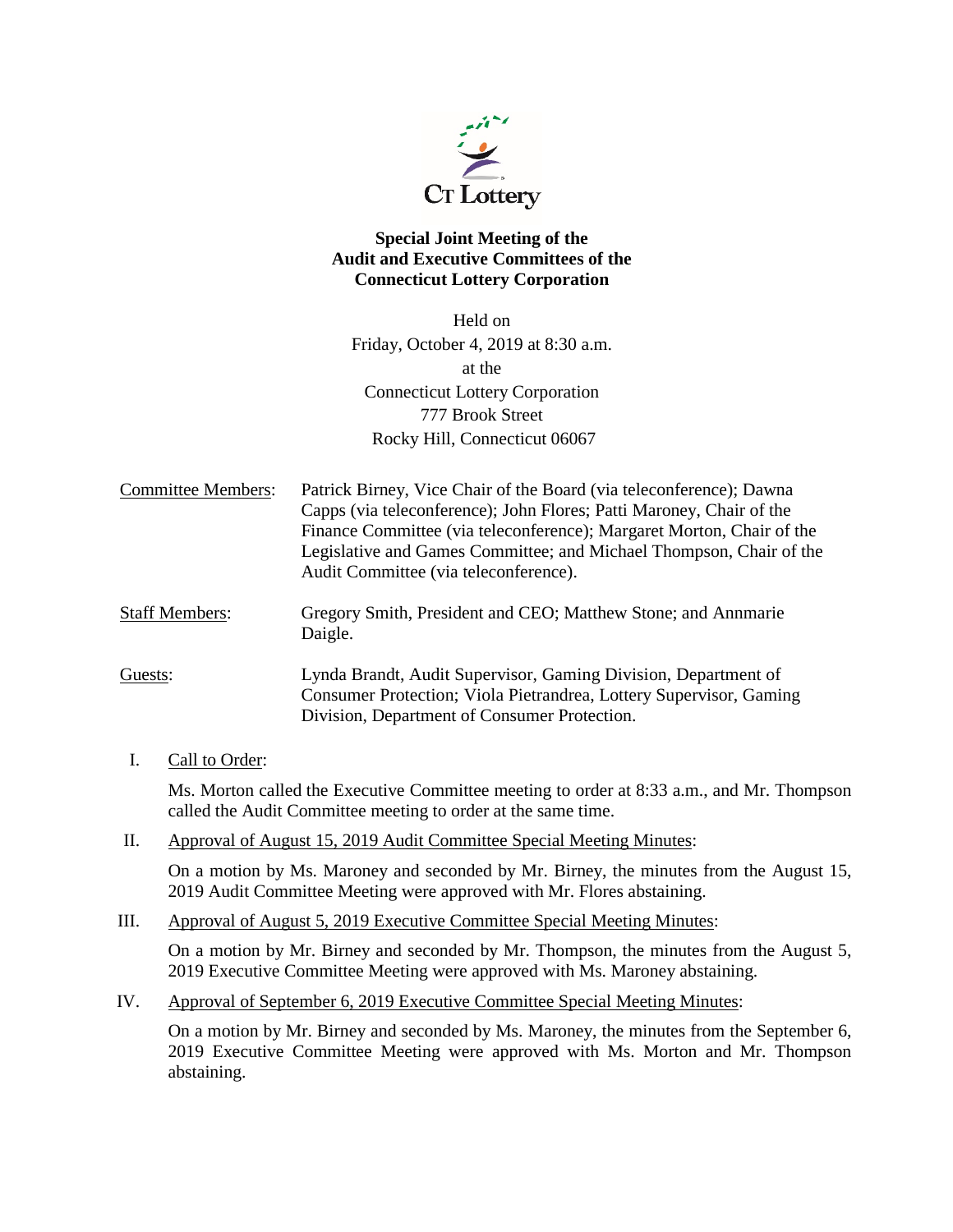### V. Sales Update through September 30, 2019:

Mr. Smith discussed the total sales and general fund transfers as of September 30, 2019. Total sales are currently \$0.8 million over last year and \$10 million under budget, primarily due to the lower Powerball and Mega Millions jackpots compared to last year at this time. General fund transfers are \$3.7 million ahead of last year and \$3.4 million ahead of budget, attributable in part to lower prize expense for the period. In response to a question from Mr. Birney regarding somewhat flat instant-ticket sales, Mr. Smith stated that the CLC has five instant-ticket launches scheduled for October that should help sales performance.

## VI. Quarterly Update on Liquidated Damages with SGI:

Mr. Smith reported on liquidated damages for the April through June time period which were of a routine nature. During the July through September period there was one charge of \$24,000, which was a total of daily charges stemming from the delay of the test environment for the website mobile application. Ms. Morton asked why SGI was not prepared for the application testing environment. Mr. Birney requested, for the benefit of new Board members, that Mr. Smith give a recap of why these quarterly updates occur.

## VII. Compliance Audit for FY2016-FY2017:

Mr. Smith led a discussion of the compliance audit, which should wrap up in the second quarter and will be shared with the Board.

### VIII. Data Privacy & Security Update:

Mr. Stone reported on the efforts of a recently established in-house data privacy and security committee. The committee is comprised of CLC employees from each department and is tasked with being a resource for the CLC regarding data privacy and security issues. Among the committee's initial tasks are inventorying the CLC's sensitive data and establishing a data breach response plan. Mr. Flores inquired as to whether the CLC was including its vendors in the committee's scope.

### IX. Disaster Recovery Update

Mr. Smith discussed the continuing development of a disaster recovery plan for occurrences when CLC facilities are not available. Recently, the CLC utilized its Alumni Road facility as a backup office to perform day-to-day operations.

# X. Task Force Update:

Mr. Smith informed the Committee that the Task Force, based on approval of the full Board, recently hired a firm to develop a plan and scope for a complete investigation of events occurring two to five years ago, which surfaced during a recent CHRO hearing. The Task Force meets each week and the firm has started interviews and their review of electronic communication. Mr. Smith expects the firm to have a report completed during the second half of October.

Mr. Thompson stated that the Board had acted immediately and engaged with a firm when ethical concerns were raised regarding the former Board Chair. Mr. Birney, acknowledging and agreeing with this statement, asked for copies of Board material relating to the engagement with that firm, as well as correspondence between the CLC and the State Auditors, in addition to a copy of the CHRO transcript.